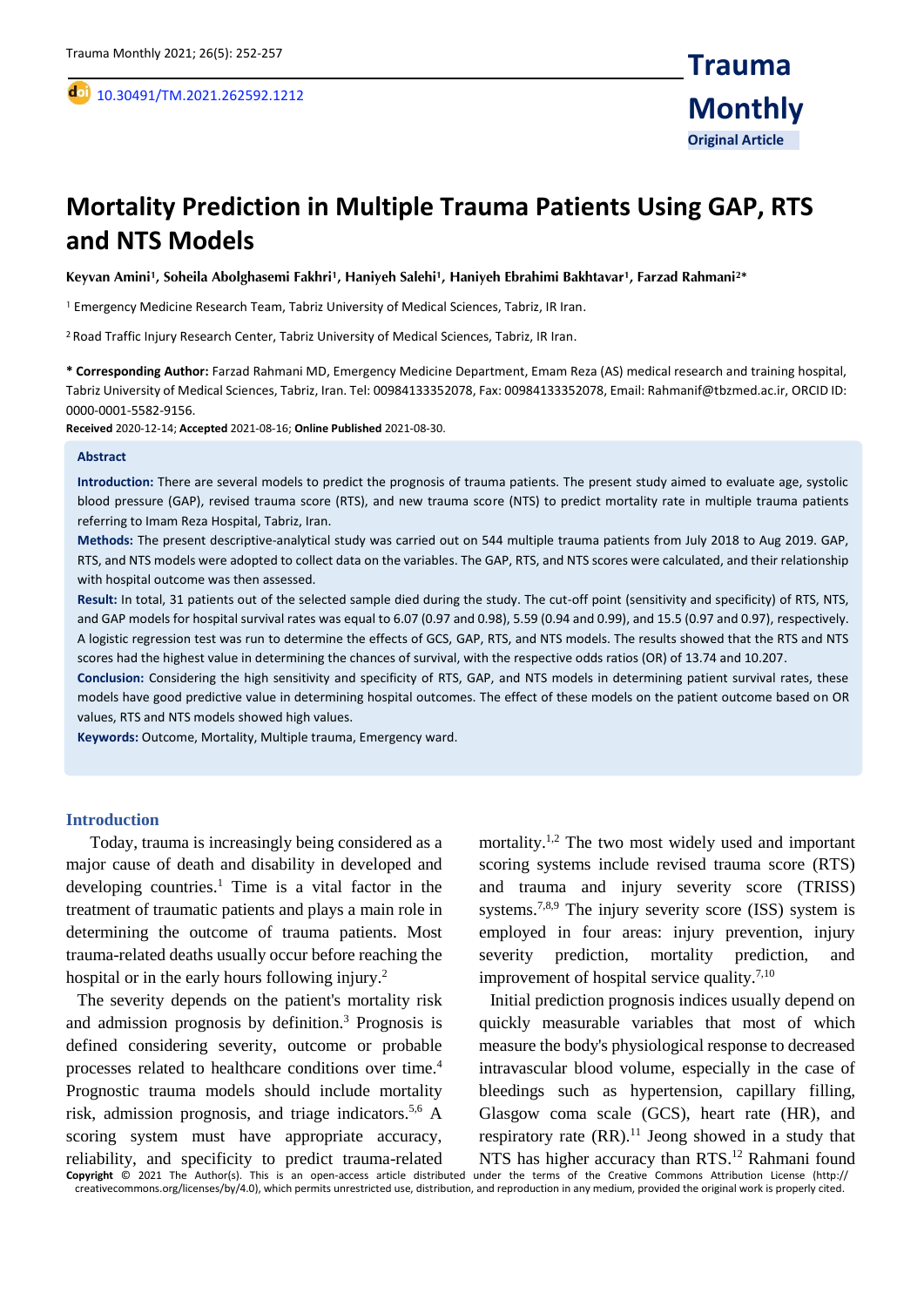that GAP, MGAP, and GCS scores had similar values in predicting the patient outcome. <sup>2</sup> Perel et al.'s prognostic model performed well to predict the early death in patients with bleeding trauma.<sup>13</sup>

Since the NTS is a new model for evaluating the outcome of multiple-trauma patients, the present study aimed to assess the accuracy of three NTS, GAP, and RTS scores in determining the outcome of multipletrauma patients referred to a Level III trauma center.

# **Methods**

#### **Setting**

This descriptive-analytic study was conducted on 544 multiple-trauma patients at the Trauma Center affiliated University of Medical Sciences during Dec 2018 to Aug 2019.

# **Study design**

Inclusion criteria included multiple trauma patients over 18 years referred to the emergency department by the pre-hospital emergency system or family members. Exclusion criteria included patients with isolated trauma, patients referred from other hospitals, patients with cardiac arrest upon arrival to the emergency department, and unwillingness to participate in the study.

#### **Sample size**

Sensitivity (0.88) and specificity (0.85), reported for GAP score to predict mortality in multi-trauma patients in Rahmani's study, <sup>2</sup> were used to calculate sample size with the minimum of 544 patients based on the number of multiple trauma patients admitted to the emergency room (30%). The considered value was based on hospital statistics and acceptable 5-unit change in the reported sensitivity value, 0.95 confidence interval,  $\alpha$  = 0.05, and  $\beta = 80\%$ .

## **Ethical consideration**

This study was reviewed by the ethics committee of the University of Medical Sciences and approved on 02. Dec. 2018 with the Ethic Code IR.ARUMS.REC.1397.165.

## **Data gathering**

After the patient was admitted to the emergency department and diagnostic-therapeutic procedures were performed, informed consent was obtained from the patient or, if needed, the patient's companion. The variables required to determine the trauma severity were collected using GAP, RTS, and NTS indices, including age, sex, level of consciousness based on GCS, blood pressure, arterial oxygen saturation percentage (SaO2),

and RR. The hospital outcome of the patients was followed up and determined after taking necessary measures, which included death or survival upon discharge. Among GCS variables, systolic blood pressure (SBP) and age were used to calculate the GAP index; <sup>14</sup> SBP and RR were employed to calculate RTS (9); and SBP and SaO2 percentage determined the NTS index (12).

## **Statistical methods**

Data were entered into SPSS ver. 17, and, Kolmogorov-Smirnov test was run to determine the normal distribution of data. Frequency (percentage) statistical method was used to describe qualitative data, mean ± standard deviation to describe quantitative data. Independent sample t-test and chi-square test were employed to compare quantitative and qualitative data between the two groups of patients, respectively. To determine the predictive value of GAP, RTS, and NTS scores, ROC curve with 95% confidence interval, cutoff point, sensitivity, specificity, positive and negative predictive value (PPV and NPV, respectively) were applied. The P-value less than 0.05 was also set as statistically significant in all tests.

#### **Results**

The present study was carried out on 544 multiple trauma patients. The mean (SD) age of the patients was 35.45 (16.80) years. 395 (72.6%) of the patients were male, and the rest were female. The mode of injury (MoI) was car-tocar accidents in 34% patients ( $n=185$ ), with 61.2% ( $n=333$ ) patients suffering from multiple trauma in streets, and 5.6% (n=31) dying during hospitalization. Patient outcome was also evaluated based on the GOS index with the following results: 31 patients died (5.7%), 15 patients had a severe disability (2.8%), 389 patients had moderate disability (71.5%), and 109 patients recovered and were discharged from hospital (20%).

Table 1 shows a comparison of demographic variables, vital signs, and trauma severity indices based on patient outcome (deceased or survived). The above table shows a statistically significant difference between deceased and survived groups in terms of all studied variables except for sex, RR, and length of stay (LOS). This table also shows the comparison of trauma severity indices evaluated in deceased and survived groups. As can be observed, all the indices were significantly different in the two groups being significantly lower in the deceased patients (Table 1).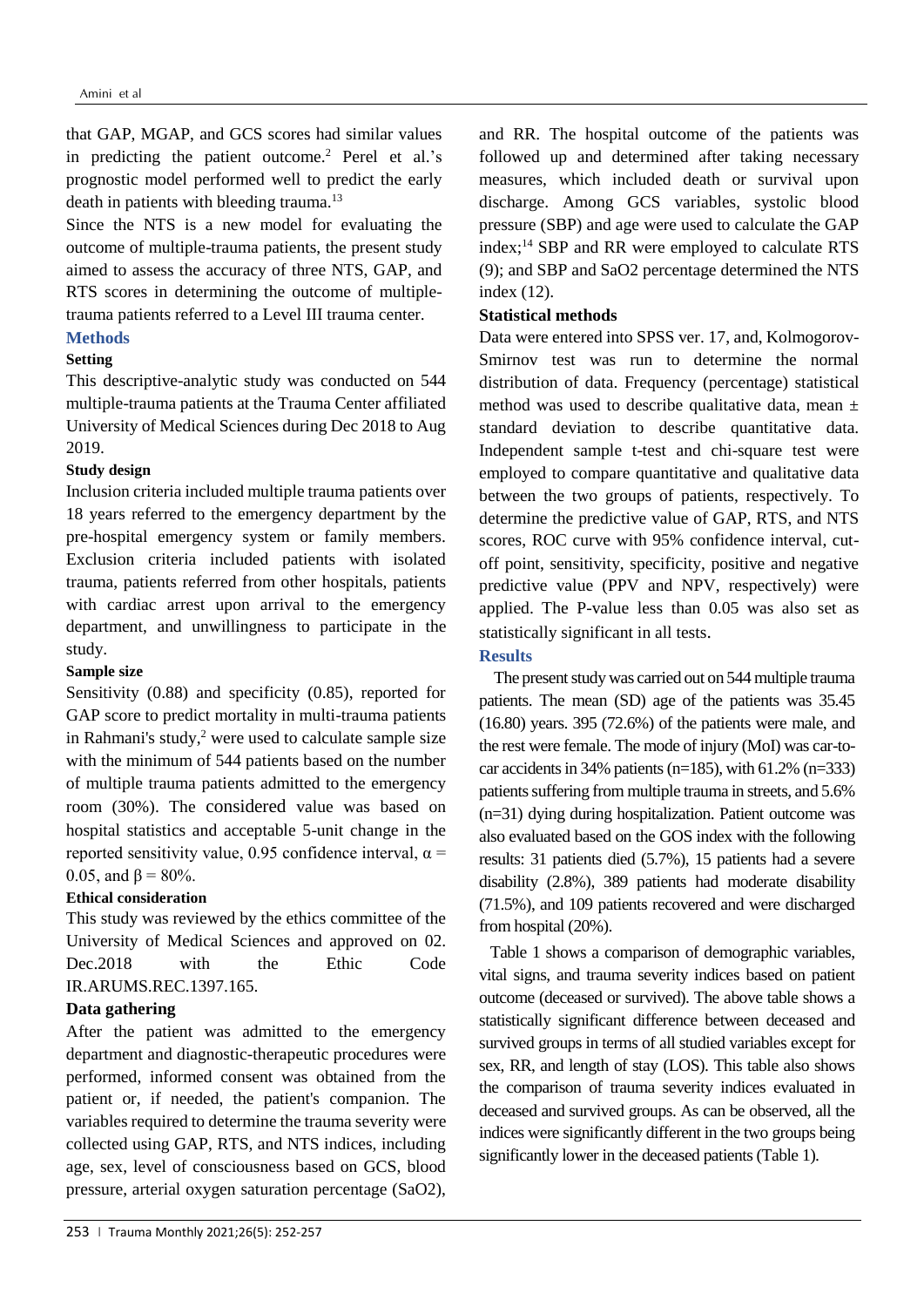ROC curve was used to determine the predictive value of RTS, NTS, and the GAP indices in determining the hospital survival of the studied patients (Figure 1). Based on the ROC curve, cut-off point, sensitivity, specificity, positive and negative and positive predictive values, positive and negative likelihood ratios, and J point were calculated (Table 2).

Logistic regression was used to evaluate the effects of GCS, O2 saturation, RTS, NTS, and GAP variables in

predicting hospital mortality of multiple trauma patients. Results of this test and OR values of each variable are shown in Table 3. The results of investigating OR values for each unit change in each index showed that a one-unit increase in RTS and NTS scores leads to a 13.74-fold and 10.207-fold increase in the odds ratio of in-hospital mortality by keeping the other variables constant, respectively.

Table 1. Comparison of demographic variables, vital signs, and trauma severity indices based on patient hospital outcome

| Outcome                                 | Alive (513 patients) | Dead (31 patients) | P value (95% Confidence)    |
|-----------------------------------------|----------------------|--------------------|-----------------------------|
| Variables                               |                      |                    | Interval)                   |
| Age                                     | $34.83 \pm 16.27$    | $45.87 \pm 21.73$  | $\leq 0.001$ (5.00-17.08)   |
| Gender (male/female)                    | 369/144              | 26/5               | 0.104                       |
| hospital<br>Time<br>between event<br>to |                      |                    | < 0.001                     |
| (minutes)                               | $45(35-90)$          | $120(60-120)$      |                             |
| Median (IQR %25-%75)                    |                      |                    |                             |
| Vital signs                             |                      |                    |                             |
| Systolic blood pressure                 | $115.84 \pm 17.38$   | $76.74 \pm 33.21$  | $< 0.001$ (-45.86 - -33.34) |
| Respiratory rate                        | $17.90 \pm 4.04$     | $18.35 \pm 11.27$  | $0.607(-1.27-2.17)$         |
| Saturation of O <sub>2</sub>            | $93.70 \pm 7.17$     | $53.19 \pm 13.92$  | $<0.001$ (-43.31 - -37.70)  |
| <b>GCS</b>                              | $14.42 \pm 1.57$     | $6.03 \pm 2.20$    | $<0.001$ (-8.98- -7.80)     |
| Duration of admission (day)             |                      |                    |                             |
| Median (IQR $%25-%75$ )                 | $1(1-2)$             | $1(1-8)$           | 0.553                       |
| Intubation (yes/no)                     | 53/460               | 31/0               | < 0.001                     |
| <b>RTS</b>                              | $7.71 \pm 0.42$      | $4.10 \pm 1.37$    | $< 0.001$ (-3.80- -3.42)    |
| <b>NTS</b>                              | $9.93 \pm 1.21$      | $3.52 \pm 1.46$    | $\leq 0.001$ (-6.85- -5.96) |
| GAP                                     | $21.92 \pm 2.40$     | $10.35 \pm 3.62$   | $< 0.001 (-12.46 - 10.66)$  |

Table 2. Predictive value of patients' GCS, RTS, NTS, GAP, and Saturation of O2 in determining the hospital mortality

| Predictive                   | Cut   | <b>AUC</b> (95%)    | Sensitivity | Specificity | <b>PPV</b> | <b>NPV</b> | $LR+$ | $LR-$ |       |
|------------------------------|-------|---------------------|-------------|-------------|------------|------------|-------|-------|-------|
| value                        | off   | Confidence          |             |             |            |            |       |       | point |
|                              | point | Interval)           |             |             |            |            |       |       |       |
| Score                        |       |                     |             |             |            |            |       |       |       |
| GCS                          | 8.5   | 0.980<br>$(0.94 -$  | 0.99        | 0.94        | 0.94       | 0.99       | 16.5  | 0.01  | 0.93  |
|                              |       | 1.00)               |             |             |            |            |       |       |       |
| <b>RTS</b>                   | 6.07  | 0.995<br>$(0.99 -$  | 0.98        | 0.97        | 0.97       | 0.98       | 32.6  | 0.02  | 0.95  |
|                              |       | 1.00)               |             |             |            |            |       |       |       |
| <b>NTS</b>                   | 5.59  | $0.996$ $(0.991 -$  | 0.99        | 0.94        | 0.94       | 0.99       | 16.5  | 0.01  | 0.93  |
|                              |       | 1.00)               |             |             |            |            |       |       |       |
| <b>GAP</b>                   | 15.5  | $(0.984 -$<br>0.991 | 0.97        | 0.94        | 0.94       | 0.97       | 16.16 | 0.03  | 0.91  |
|                              |       | 0.998               |             |             |            |            |       |       |       |
| Saturation of O <sub>2</sub> | 77.5% | $(0.983 -$<br>0.991 | 0.94        | 0.94        | 0.94       | 0.94       | 15.66 | 0.06  | 0.88  |
| (%)                          |       | 0.998               |             |             |            |            |       |       |       |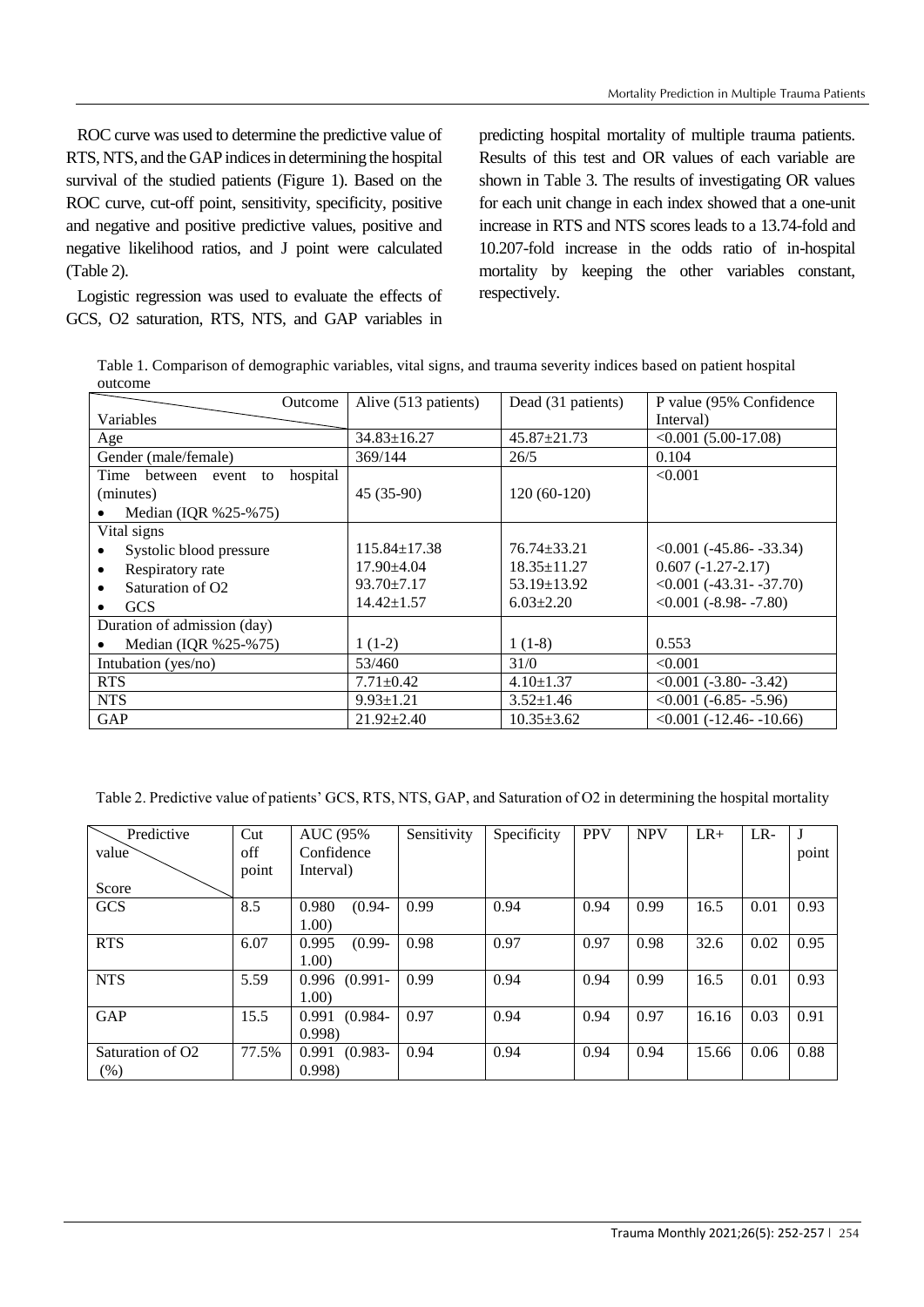| monden<br><b>Items</b> | <b>Variable</b>  | Coefficient $(\beta)$ | Odds ratio | P value      |
|------------------------|------------------|-----------------------|------------|--------------|
| <b>Mortality</b>       | GCS              | .230                  | 3.42       | < 0.001      |
|                        | <b>RTS</b>       | 2.621                 | 13.744     | < 0.001      |
|                        | <b>NTS</b>       | 2.32                  | 10.207     | < 0.001      |
|                        | GAP              | 0.80                  | 2.227      | < 0.001      |
|                        | Saturation of O2 | 0.211                 | .235       | $<\!\!0.001$ |

Table 3. Effect of patients' GCS, RTS, NTS, GAP, and Saturation of O2 in patients' mortality



Diagonal segments are produced by ties.

Figure 1: Value of GCS, RTS, NTS, GAP, and Saturation of O2 in predicting mortality of patients

#### **Discussion**

In this study, 31 patients died, and 513 patients were discharged from the hospital. Based on the evaluations of the three indices with GCS and O2 saturation, ROC, NTS, and RTS scores were higher than the other variables, and these variables had higher values of OR in predicting inhospital mortality than the other indices. However, the ROC of all the indices was above 0.98.

Assessment of trauma severity includes clinical findings, previous anatomical problems, MoI, and pre-trauma health status. These evaluations can provide a good prognosis for trauma patients. <sup>6</sup> A trauma scoring system must have the appropriate accuracy, reliability and specificity to predict trauma-related mortality.<sup>1,2</sup> Trauma scoring has been designed as one of the key components of pre-hospital triage and predicting morbidity and mortality, which provides valuable assistance to physicians in examining

patients for appropriate healthcare services and choosing the appropriate treatment center. 15

Most of the prediction indices measure the body's physiological response to decreased intravascular blood volume, especially in the case of bleedings such as hypertension, capillary filling, level of consciousness (GCS), HR, and RR. <sup>11</sup> Overall, two different types of trauma criteria can be examined, the first focusing on easy and measurable triage of patients based on the physiological response of the injured individual and the second on the severity and type of injuries sustained.<sup>16</sup>

There are scoring systems for assessing the severity of the injury and predicting outcomes in multiple trauma patients. <sup>13</sup> But, most of them include variables that are not usually available in pre-hospital conditions, such as a CT scan or paraclinical results. 13,17 Hasler showed in his study that the MGAP and GAP scores are valid for triage and risk assessment in trauma patients. <sup>18</sup> In a study of patients with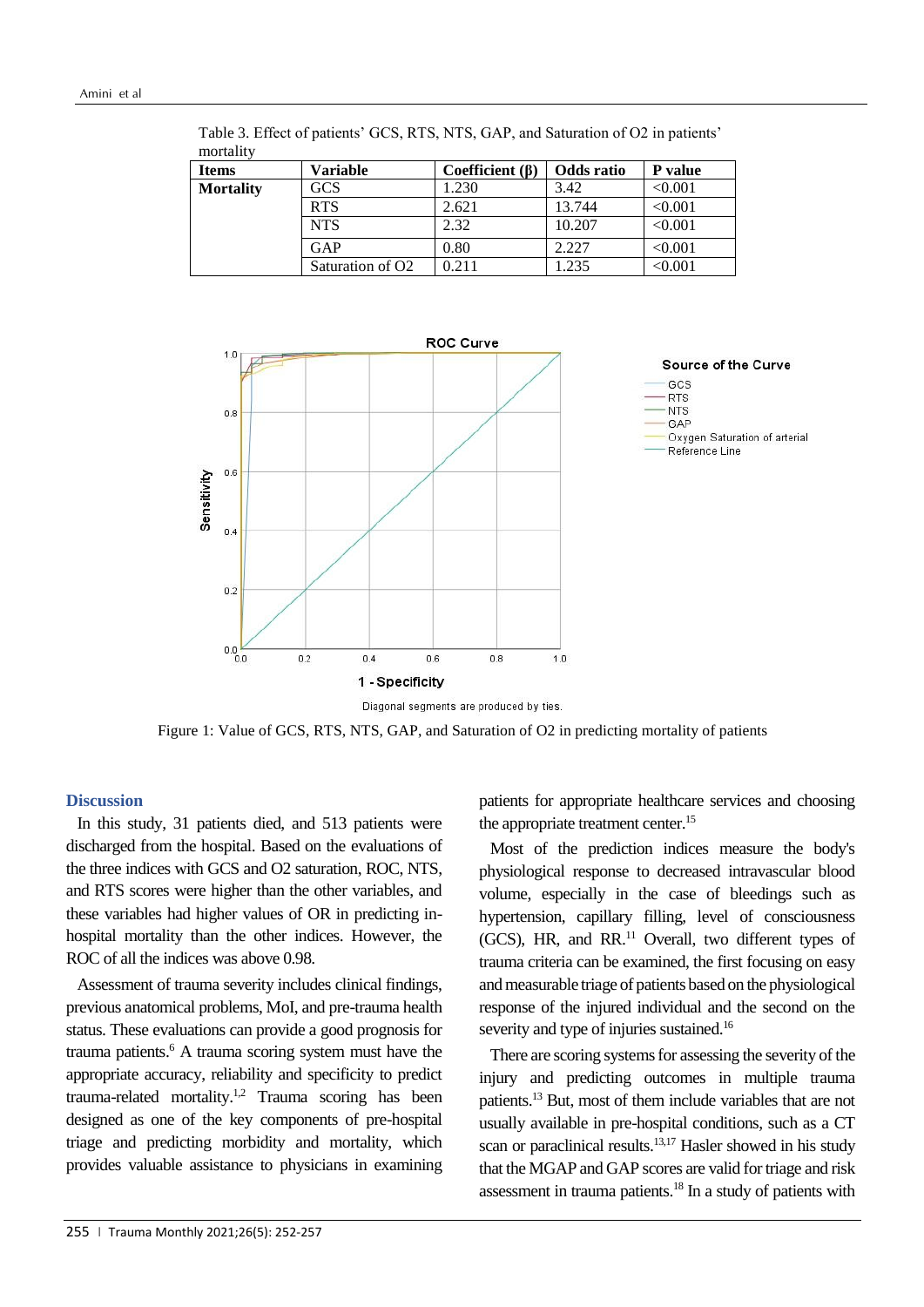major trauma, Perel et al. concluded that the GAP score could be employed to predict mortality both at the site of trauma and upon admission. <sup>13</sup> Kondo introduced a new GAP scoring system to predict hospital mortality of trauma patients. The c-statistic for the GAP scores (0.933 for longterm mortality, and 0.965 for short-term mortality) were more accurate than the trauma scores calculated by other assessment scales. <sup>14</sup> In a study, Sartorius compared MGAP scoring system with older models and showed that this score had equal to or higher predictive value in predicting in-hospital mortality than older scores. <sup>19</sup>Ahun showed that the GAP score was more readily applicable at the site of trauma and in the emergency department to accurately predict patient outcomes. 20

Recent studies have reported that hypoxia and prehospital hypertension have increased mortality in traumatic brain injury (TBI) patients. <sup>21</sup> The GCS scale is a practical method for assessing neurological function <sup>22</sup> used as a physiological index in the triage of function.<sup>12</sup> Accordingly, new ISS was designed by Jeong, and NTS global characteristics performed significantly better than RTS, but similar to MGAP and GAP, in predicting mortality in a cohort validation. 14

The efficiency of NTS and GAP scoring systems was similar in both Jeong et al.' s and the present study. However, the superiority of the NTS to RTS score has not been demonstrated, due possibly to the non-measurable SPO2. It can be explained by low oxygenation or poor circulation due to hemorrhagic shock, tension pneumothorax, and cardiac tamponade. <sup>12</sup> The results of the present study revealed that all of the scores had almost the same value in predicting hospital mortality in multiple trauma patients. Although, the previous study showed that the GAP score was better in terms of simplicity and practicality. <sup>2</sup> Comparing the RTS and NTS scores showed that these two scores had OR values above 10. However, NTS was more practical than determining RR/minute for performing pulse oximetry. Currently, ambulances and emergency departments are equipped with pulse oximetry device that evaluates this score easier.<sup>14</sup>

## **Limitations**

One of the limitations of the current study was to discharging of some patients on their risk despite medical recommendations for the treatment caused to excluding from the study. Moreover, patients were excluded from the study considering the initiation of treatment at a primary health center and the probable change in vital signs.

## **Conclusion**

According to the results of the present study, it can be concluded that considering the high sensitivity and specificity values of the RTS, GAP, and NTS models, in determining patient survival, all of these scoring systems have good predictive values. Therefore, it is recommended to promptly begin diagnostic and therapeutic procedures to define the mortality rate in all multiple-trauma patients. For the accessibility and applicability of these models, designing a mobile application for these models is recommended. Therefore, the medical staff in the pre-hospital or hospital emergency department can easily calculate and record these models in the patient's medical record.

## **Acknowledgments**

The authors are grateful to all who participated in the study. This article was written based on the dataset of SAF's thesis entitled" Evaluation of GAP and RTS, and NTS Trauma Scores to Predict Prognosis of Multipletrauma Patients ", registered in the University of Medical Sciences (No: 0778).

# **Conflict of Interest Disclosures**

The authors declare no potential conflict of interest.

## **Authors' Contributions**

All authors have read and approved the manuscript. HEB conceived and designed the experiments, SAF performed the experiments, HS and KA analyzed and interpreted the data, HS and HEB contributed reagents, materials, analysis tools or data, and FR wrote the paper.

## **Funding Sources**

There wasn't any financial support for this work.

## **Ethical Statement**

This study was reviewed by the ethics committee of University of Medical Sciences and approved on 02, Dec.2018 with the Ethic Code IR.ARUMS.REC.1397.165.

#### **References**

1. Chawda MN, Hildebrand F, Pape HC, Giannoudis PV. Predicting outcome after multiple trauma: which scoring system? Injury. 2004;35(4):347-58.

2. Rahmani F, Ebrahimi Bakhtavar H, Shams Vahdati S, Hosseini M, Mehdizadeh Esfanjani R. Evaluation of MGAP and GAP Trauma Scores to Predict Prognosis of Multiple-trauma Patients. Trauma Monthly. 2017;22(3): e33249.

3. Walker AS, Mason A, Quan TP, Fawcett NJ, Watkinson P, Llewelyn M, et al. Mortality risks associated with emergency admissions during weekends and public holidays: an analysis of electronic health records. Lancet. 2017;390(10089):62-72.